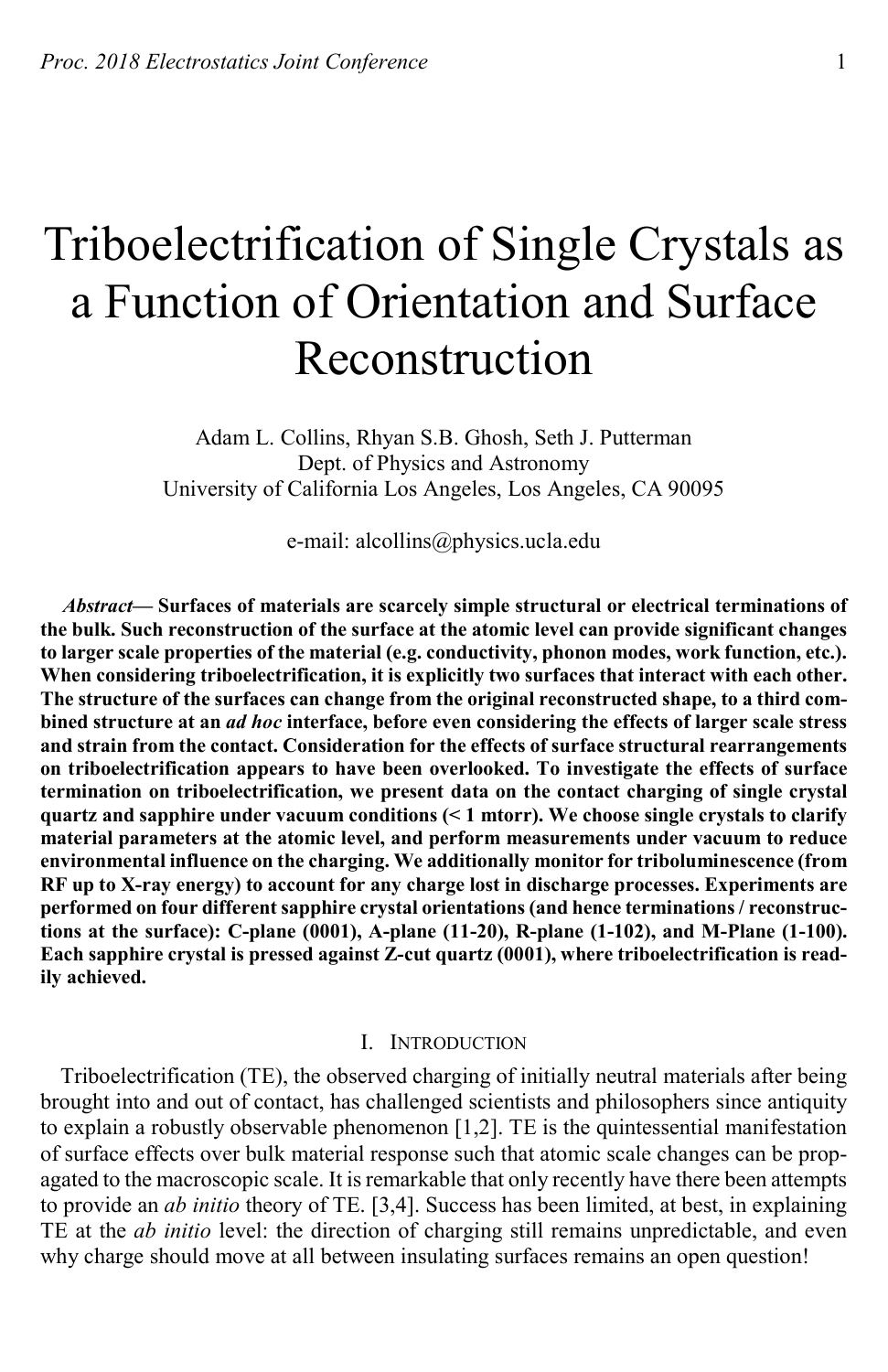The failure to provide an *ab initio* theory for TE is at least in part due to the fact that the entire triboelectric process is off-equilibrium (as noted in [3-5]). The presence of triboluminescence (light emission following a triboelectric contact) explicitly demonstrates that charges are being rearranged in a non-reversible manner.

To bring triboelectrification as close as possible to *ab initio* theory, charge transfer between single-crystal unit cell materials is being studied with charge being tracked through the entire contact and separation process; i.e., discharges that occur on the way to residual charge are measured.

To construct an appropriate theory of triboelectrification, three aspects must be considered:

- 1. When contact is well-defined, triboelectrification is a repeatable phenomenon.[6,7] Triboelectricity is a multi-scale phenomenon, so both atomic / molecular and collective material properties matter.[8-10]
- 2. Surfaces and interfaces are not simple electrical or structural terminations of the bulk, so reconstructed surfaces must be considered.[11-16]

Apparatus was designed to take these considerations into account when making measurements [17].

TE must, at some level, result from a material parameter in order to retain its repeatability. Furthermore, since a TE interaction occurs explicitly between two surfaces, the key material property is likely a function of the surface structure – which is almost always different from the bulk.

If triboelectrification is a result of material properties derived from the surface structure, it will be important to define how that structure is different from the bulk, and how it may further reconstruct when in contact. Measurement and calculation of material surface structure and corresponding mechanical and electrical properties is an entire subject that will not be summarized here. However, progress can be made by simply acknowledging that the surface structure is different from the bulk, and that different crystal orientations can provide different surface structures for experiment. Accordingly, experiments are reported here for the triboelectrification of quartz  $(SiO_2, z-cut, (0001))$  pressed against four different sapphire  $(A_1O_3)$  orientations: C-plane (0001), A-plane (1120), R-plane (1102), and M-Plane  $(1\bar{1}00)$ . We seek to observe differences in charging behavior by surface orientation for the same bulk material.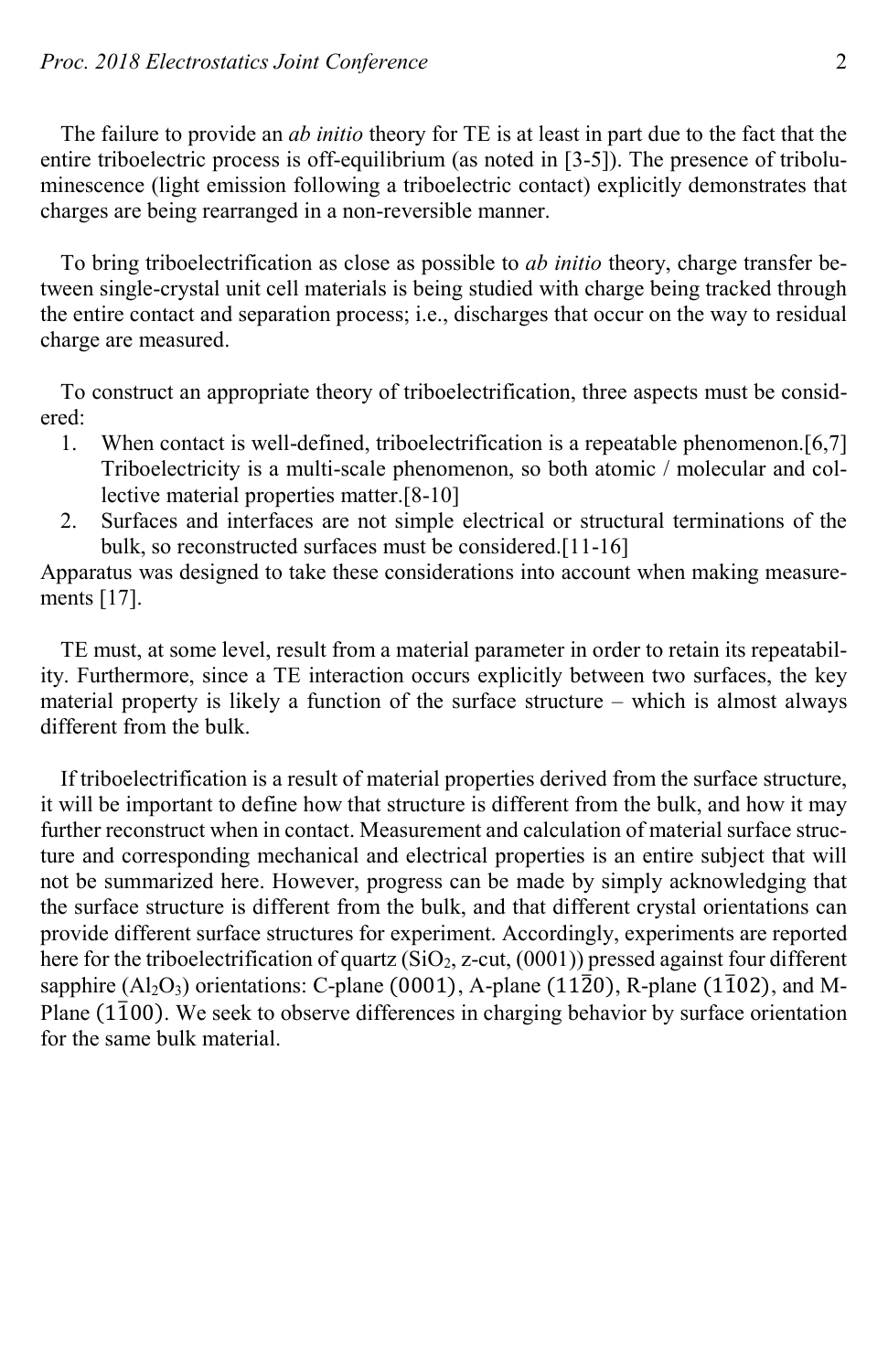#### II. EXPERIMENTAL ARRANGEMENT

#### *A. Apparatus*

A complete description of the apparatus can be found in reference [17], and a simplified schematic is shown in figure 1. Note that the anvils have been updated since reference [17] to being constructed of Teflon (PTFE) and Aluminum Silicate  $(Al_2Si_4O_{10}(OH)_2)$  ceramic.



Fig. 1. Simplified schematic of the apparatus used in the experiments reported here, taken from [17]. The actuated stage moves a quartz crystal into a sapphire crystal, with the parallel leaf springs yielding to the contact and maintaining alignment. After contact and holding for a five seconds, the quartz is retracted, and the sapphire is moved into the Faraday cup with a translation stage. An X-ray detector, phototransistor, and RF antenna are not shown but are mounted to view from above, which is looking into the page in this diagram.

Over the course of an experiment, two aligned crystals are brought into and out of contact at 1 mm s<sup>-1</sup>, during which the separation distance (inductive sensor), force (load cell), and triboluminescence (CdTe X-ray detector, RF antenna, and photodiode) are monitored. After contact and release, the sapphire crystal is slotted into a Faraday cup to measure the total residual charge on its surface, then returned to its original position. Experiments are performed under a vacuum of less than  $10^{-3}$  Torr to take the system out of a traditional Paschen-type discharge regime [18] and reduce the influence of ambient gas on any discharge processes that may occur.

A typical experiment will press quartz and sapphire together to a force of 7 N, hold for 5 s, and then retract. A charging curve is generated by repeated contact of the crystals. If crystals have been previously charged, a tensile force is observed on the load cell as the crystals approach. By taking the measured Faraday cup charge from the prior contact  $(Q_F)$ and the magnitude of the tensile force just prior to the next contact  $(F_C)$ , an approximation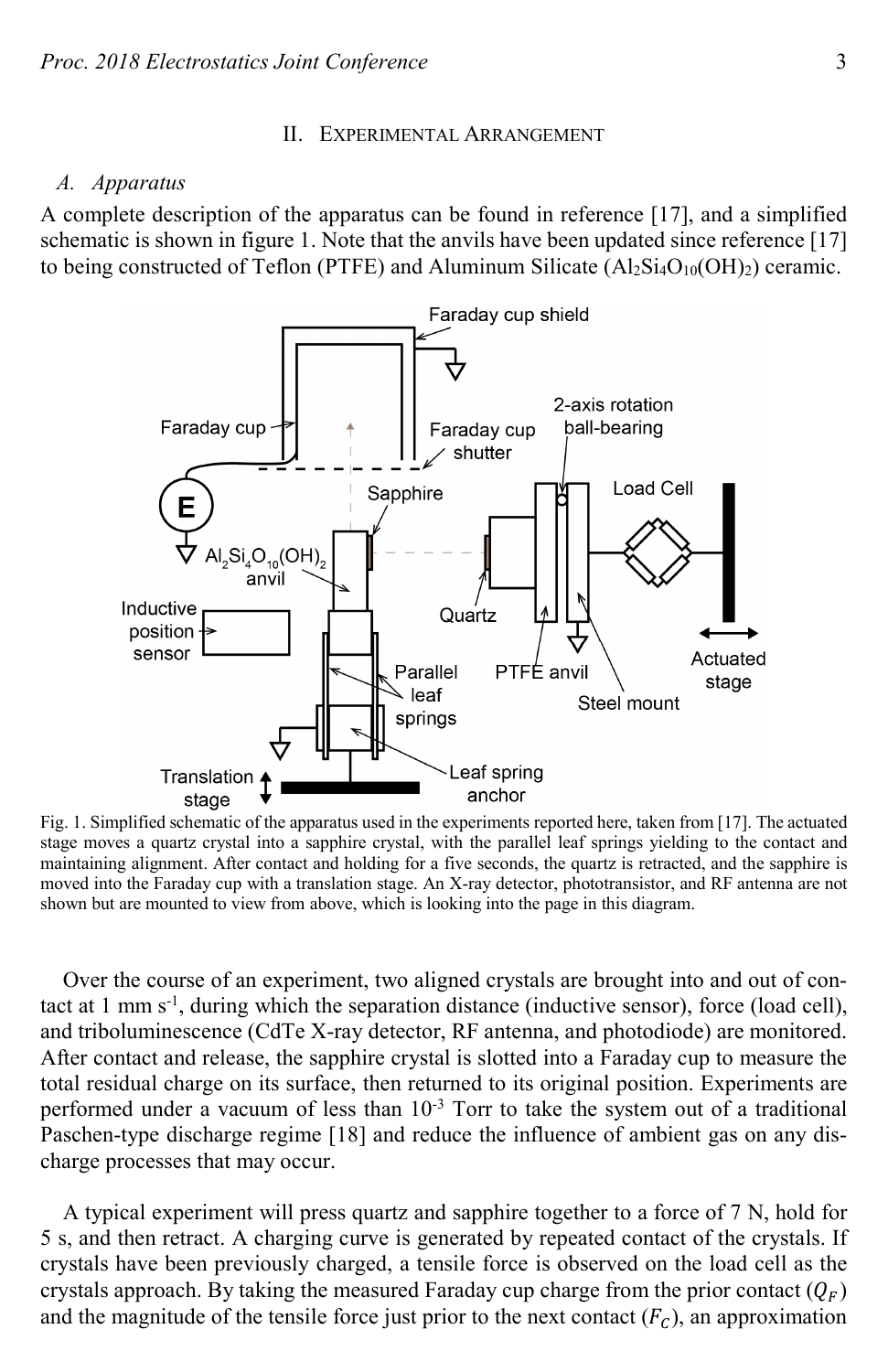can be made of the charged area  $(A)$  and density  $(\sigma)$  via equations 1 and 2 via a parallel plate capacitor assumption:

$$
A = \frac{Q_F^2}{2\varepsilon_0 F_c};\tag{1}
$$

$$
\sigma = \frac{Q_F}{A} \tag{2}
$$

where  $\varepsilon_0$  is the permittivity of free space. The approximation assumes a homogenous charge distribution, with equal and opposite charges on each crystal.

If the charging becomes strong enough, electrostatic breakdown can occur between the crystals generating X-rays with a Bremsstrahlung spectrum given by the voltage between the crystals at the point of discharge.

# *B. Crystals*

The structures of sapphire and quartz, with relevant planes highlighted, are shown in figure 2.



Fig. 2. Crystal structures of sapphire (left, edited from [19]) and quartz (right, edited from [20]). A-, C-, R-, and M-planes are defined for the sapphire structure, and the z-cut orientation (0001) for quartz is also shown. The planes are those used in experiments reported here.

(Not to Scale)

Crystals were purchased from MTI Corporation (Richmond, CA), and cleaned *in situ* with high-purity acetone and a lint-free cloth. Some relevant properties of the crystals are shown in table 1. The crystals are polished by the manufacturer to have  $Ra < 10 \text{ Å}$ .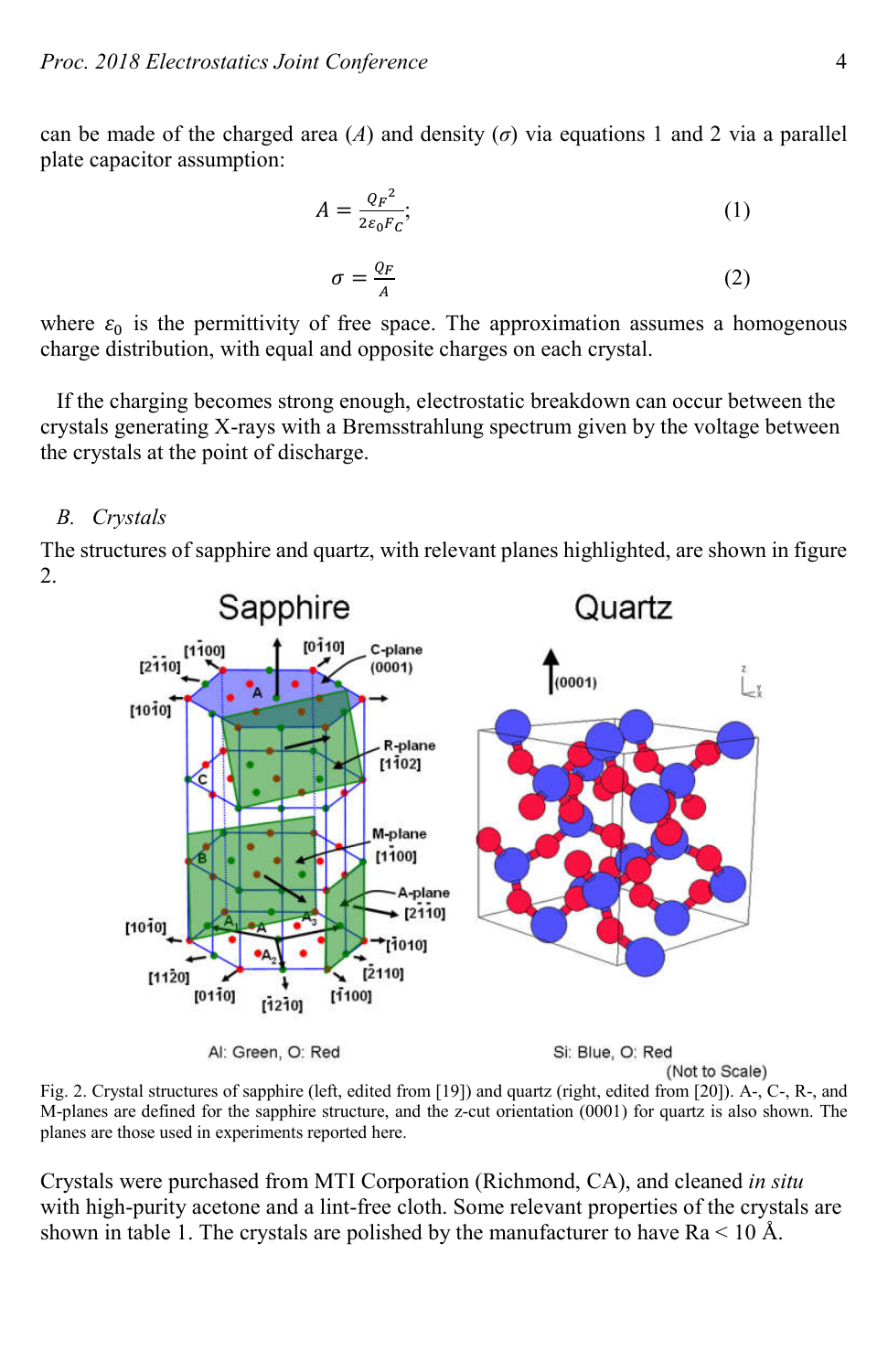|                                         | Sapphire                   | Ouartz                             |
|-----------------------------------------|----------------------------|------------------------------------|
| <b>Structure</b>                        | Hexagonal                  | Hexagonal                          |
| <b>Lattice Parameters</b>               | $a = 4.758 \text{ Å}$      | $a = 4.914 \text{ Å}$              |
|                                         | $c = 12.992 \text{ Å}$     | $c = 5.405 \text{ Å}$              |
| Hardness                                | 9 Moh's                    | 7 Moh's                            |
| Density                                 | 3.980 g cm <sup>-3</sup>   | $2.684$ g cm <sup>-3</sup>         |
| Relative Permittivity ( $\omega$ 300 K) | 9.4 $\hat{A}$ -direction   | 4.43 $\hat{\mathbf{x}}$ -direction |
|                                         | 11.58 $\hat{C}$ -direction | 4.63 $\hat{z}$ -direction [21]     |

TABLE 1: PROPERTIES OF SAPPHIRE AND QUARTZ SUPPLIED BY MANUFACTURER

#### III. RESULTS

Regardless of crystal orientation, sapphire consistently charged positively against quartz, in agreement with previously reported data for C-plane sapphire [3].

A typical set of charging curves for a pair of crystals is shown in figure 3, with inferred charge area and density in figure 4. Similar behavior is observed for all crystal orientations. The charge is seen to climb steadily to a few nC, and then plateau and slightly decay. The plateau is either indicative of crystals becoming misaligned during the experiment and hence losing contact quality or the charging becoming high enough to stimulate charge emission, leading to detectable X-rays (see figure 6).

> Al<sub>2</sub>O<sub>3</sub> (10-10) / SiO<sub>2</sub> (0001) Fresh Realign, Rep 1 Realign, Rep 2  $\overline{1}$ Realign, Rep 3  $-2$ 5iO<sub>2</sub> Charge / nC  $-3$  $-5$  $-6$  $-7^{L}_{0}$ 5  $10$ 15  $20$ 35  $40$ 45 50 25 30 Contact Number

Fig. 3. Charging curve for quartz against M-plane oriented (1100) sapphire. This dataset is representative of typical of charging behavior seen by all crystal orientations against quartz. Quartz charges negatively, sapphire positively. Charging begins rapidly and rises over the first five contacts, and then either plateaus or slightly decays as contacts continue. The decay is attributed to loss of alignment during the experiment, or reaching a charging voltage threshold above which X-ray emission can occur.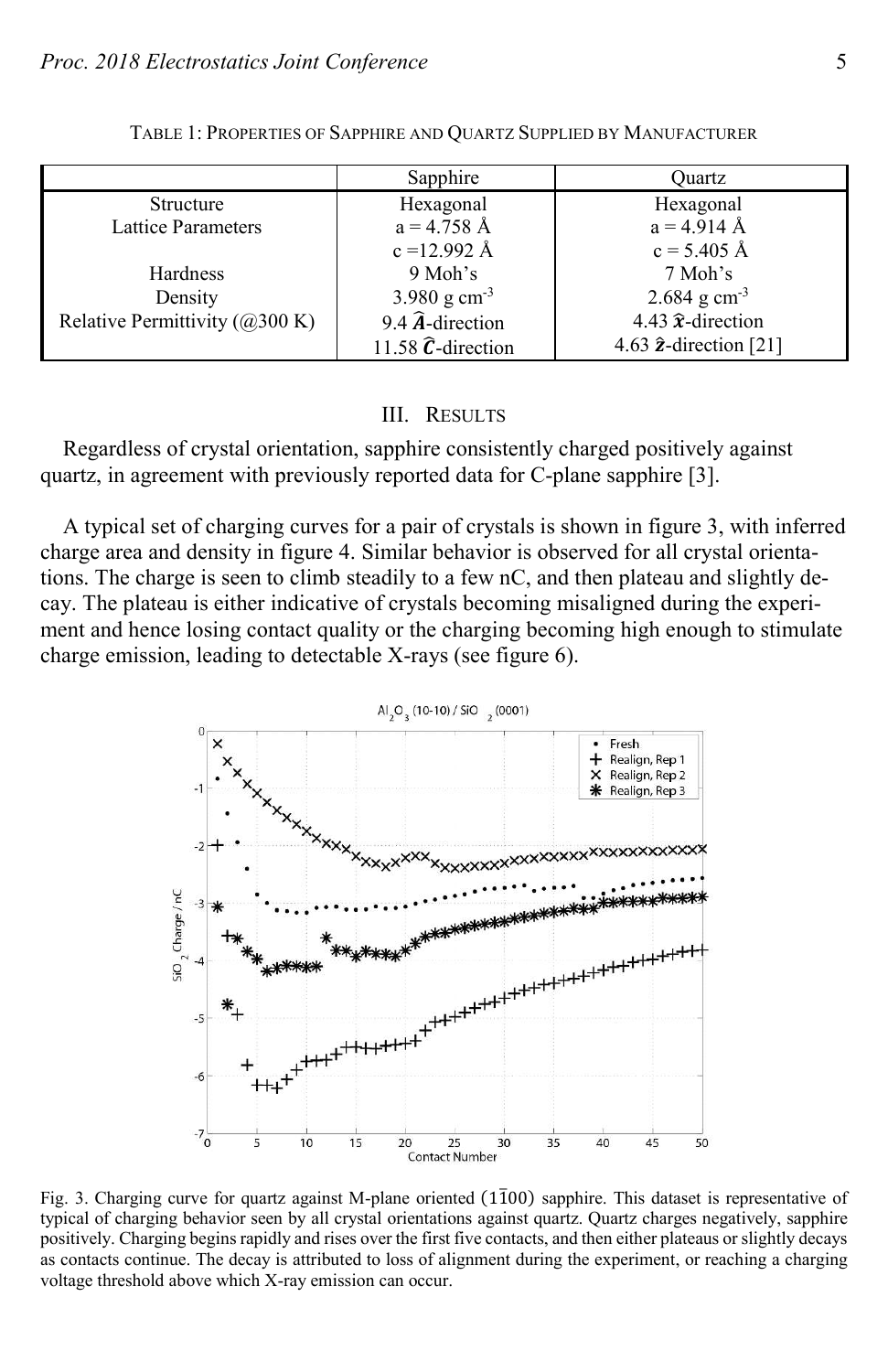Considering figure 4, the inferred charged area was variable across four repeats with the same crystals, though the charge density was less variable. The three datasets where the charged area was larger than 5% (indicative of good coverage) have settled to very similar charge densities, and it is asserted that this is indicative of a discharge threshold.



Fig. 4. Top: Inferred charged area (*A*) during contacts shown in figure 3. Bottom: Inferred charge density (*σ*). Despite a range of finite charging, there is some consistency to the charge density. The flattening of the charge density is attributed to the onset of X-ray discharge emission.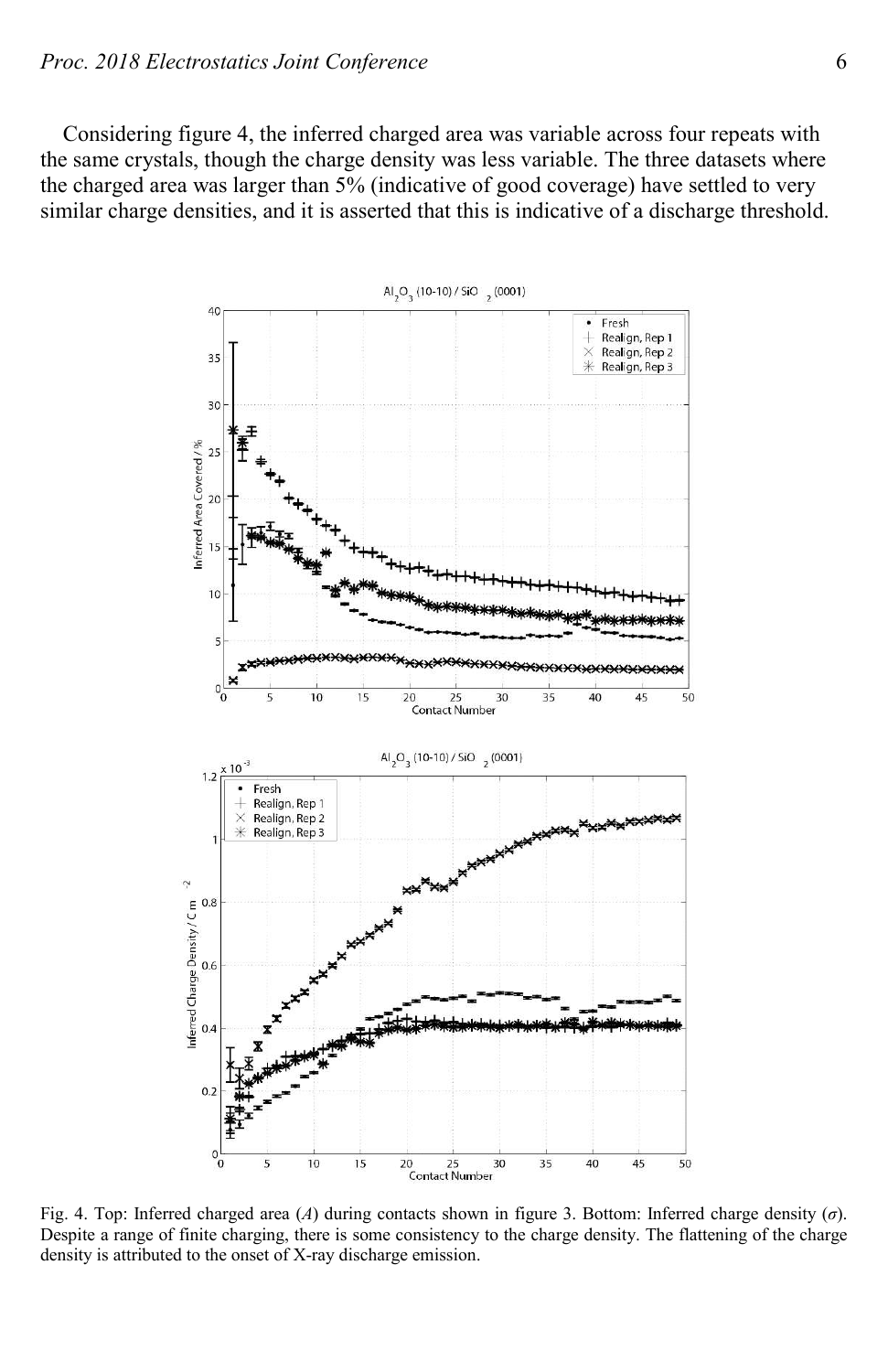If the surface charge is assumed to be a disc of constant charge density with radius  $\frac{A}{\pi}$  on each crystal, and dielectric screening ignored, the voltage (*V*) between the disc centers at a distance *z* apart is given by equation 3 [10]:

$$
V = \frac{\sigma}{2\varepsilon_0} \sqrt{\frac{A}{\pi}} \left( 1 + 2z \sqrt{\frac{\pi}{A}} - \sqrt{1 + \frac{4\pi z^2}{A}} \right).
$$
 (3)

Using the values from figure 4, and setting *z =25.4 mm* (the separation of the crystals in their home position) the unscreened voltage is plotted in figure 5. Variation between the datasets of figures 3 and 4 has reduced with each set reaching a similar threshold voltage of  $\sim$ 35-45 kV.



Fig. 5. "Unscreened" voltage between two oppositely charged discs with charge and extent derived from the values in figure 4 and processed through equation  $3$  ( $z = 25.4$  mm). The spread observed in figures 3 and 4 is reduced, suggesting that much of the charging is being limited by discharge at X-ray energies.

Figure 6 shows the loading curves for set "Realign, Rep 3" and detection of X-rays confirming the X-ray discharge implied by figure 5. Tensile force is negative, compressive is positive, and so the graph shows that as the crystals approach there is an attractive (tensile) force just prior to contact (as used in equations 1 and 2), at which point the force ramps up, clipping at 3 N (crystals are in fact loaded to 7 N). At pull-off there is some additional force of adhesion (sometimes substantially larger than pull-in), and the attractive electrostatic force steadily decays back to zero as the charged surfaces separate.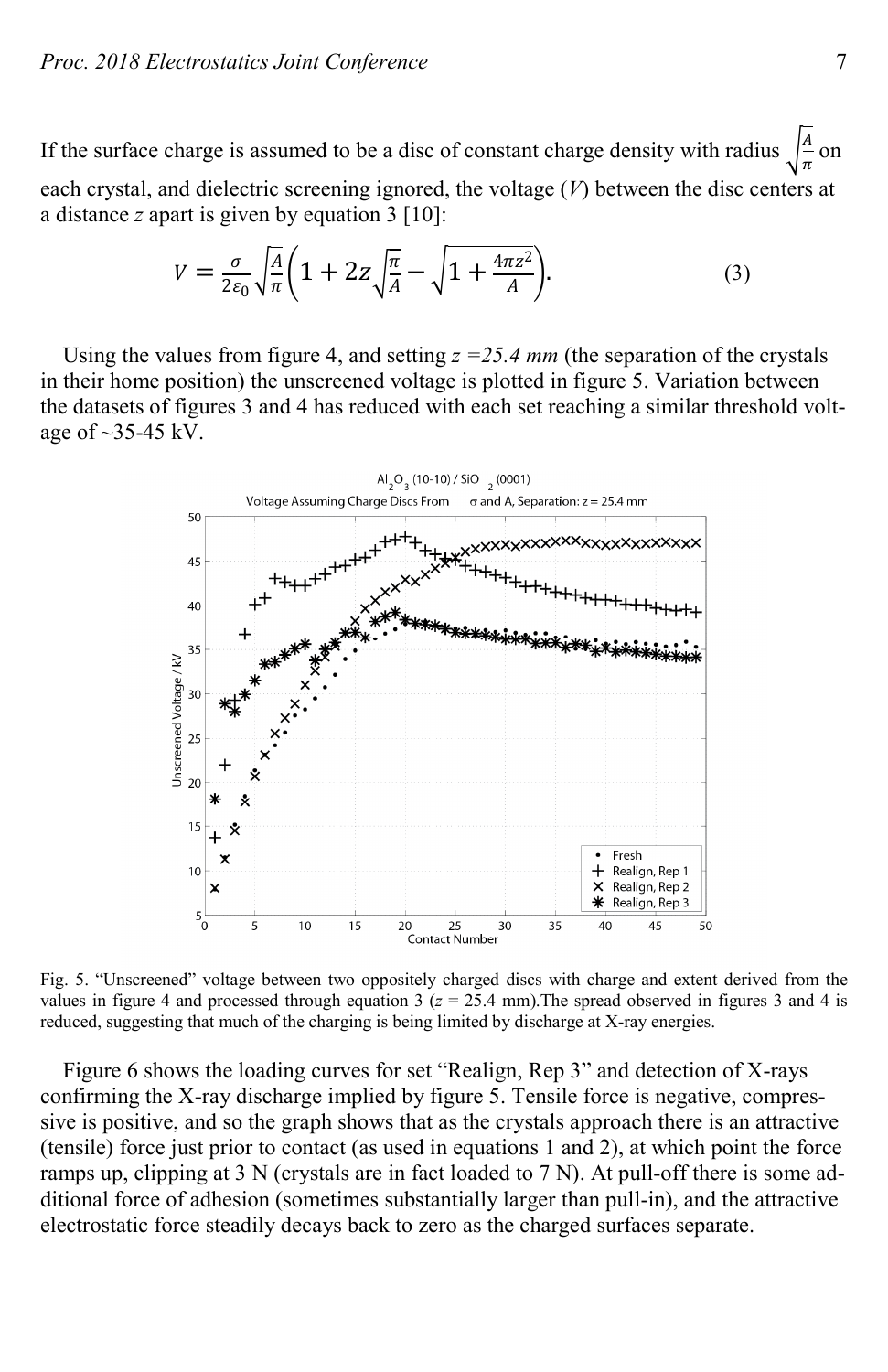

Fig. 6. Force/time profile for dataset "Realign, rep 3", and associated X-ray detections. As crystals approach, if previously charged a tensile attractive force is observed ("pull-in force") just prior to contact, followed by a more rapid rise as the crystals engage. On separation additional tensile force is observed, attributed to adhesion, followed by a more steady decay back to zero. Individual X-rays are observed during retraction of the crystals, and on re-approach suggesting the charge on the surfaces is quite stable.

In figure 7 is shown more closely how the force decays during separation for a different pair of crystals; on one particular instance there is an abrupt jump in force back to zero. The jump to zero is correlated with a substantial drop in measured charge, as well as a simultaneously occurring pulse of X-rays. All signs of an abrupt discharge event that can sometimes occur [7,17] rather than the steady decay of charge shown by the single Xray detections of figure 6.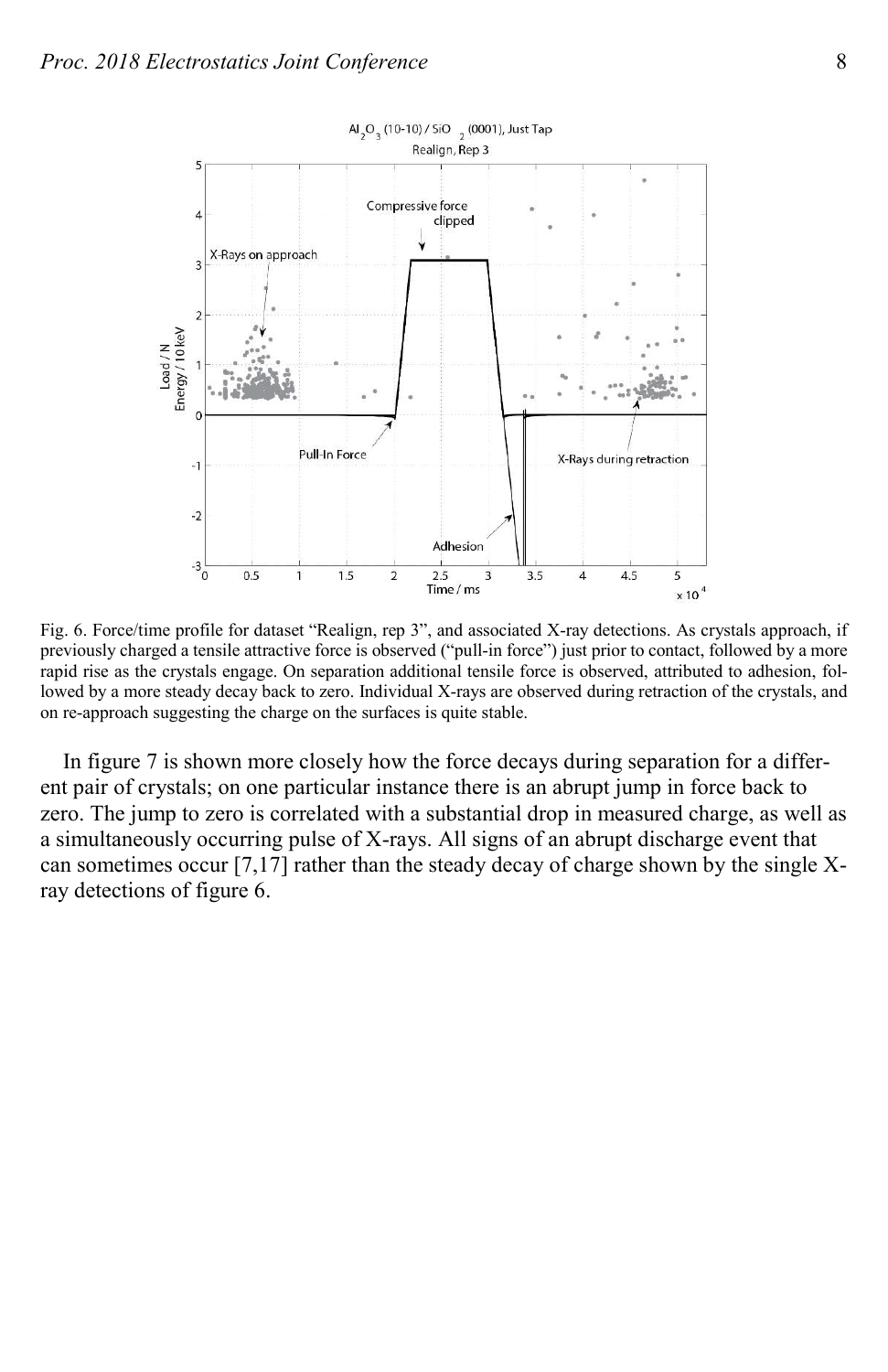

Fig. 7. Load cell output as C-plane sapphire separates from z-cut quartz at 1 mm/s. Following the adhesive force at pull-off, the force oscillates as the leaf springs unload, and the overall force steadily reduces in magnitude as the crystals separate. The tensile (negative) force exists as the oppositely charged crystals attract each other less and less as they get further apart. On one unloading curve, two abrupt jumps in the force are seen – these are attributed to large scale discharges of the surface, with the inset graph showing the almost total loss of force and hence charge from the surfaces. Such an abrupt discharge was accompanied by a flash of X-rays as the released charge collided with the opposing crystal.

Figure 8 shows the spectrum of the X-ray emission from figure 6. The peak energy of the spectrum reflects the peak voltage between the crystals at the point of discharge, and in this case is 15-20 keV. The dielectric screening of the surface charge on each crystal has not been taken into account in equation 3, but it should enter as a multiplication factor to reduce the overall voltage. The screening factor is unlikely to substantially change the magnitude of the voltage. Accordingly, it is observed that the X-ray emission is commensurate with the measured charge.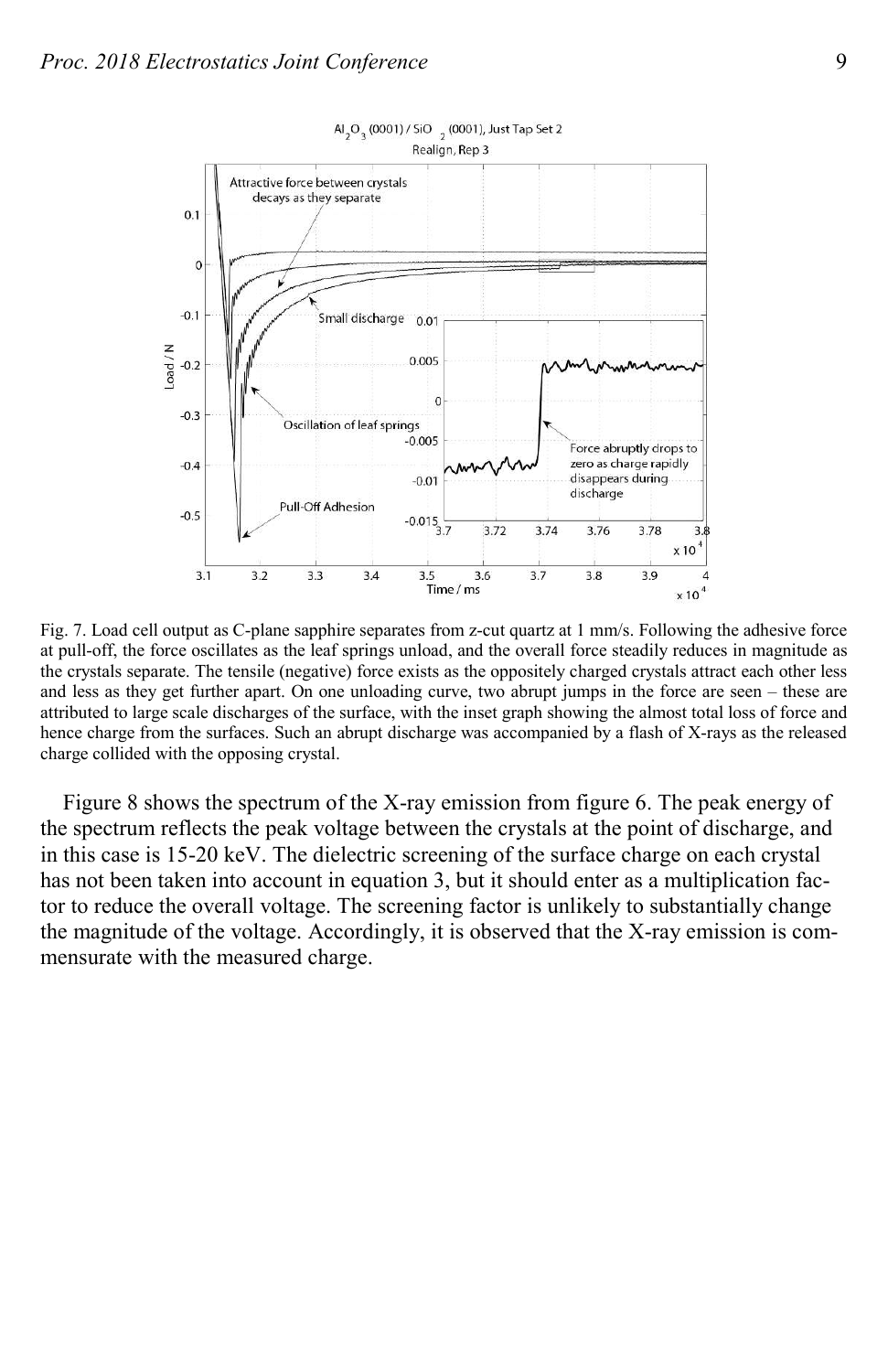

Fig. 8 Energy spectrum of X-rays observed in figure 6 that are implied by figure 5. The peak energy is  $\sim$ 15 keV, which is similar to the voltage inferred in figure 5 when dielectric screening is considered.

In all, despite large spread in the charging data, independent measurements of charge, discharge, and forces from fields are consistent with each other, suggesting that any spread in the data is in fact a result of the triboelectric interaction as performed. The system is ready to measure charging from surfaces that are less variable at the nanoscale.

## IV. DISCUSSION

When considering any differences in charging for different crystal orientations, the full dataset is summarized in figure 9.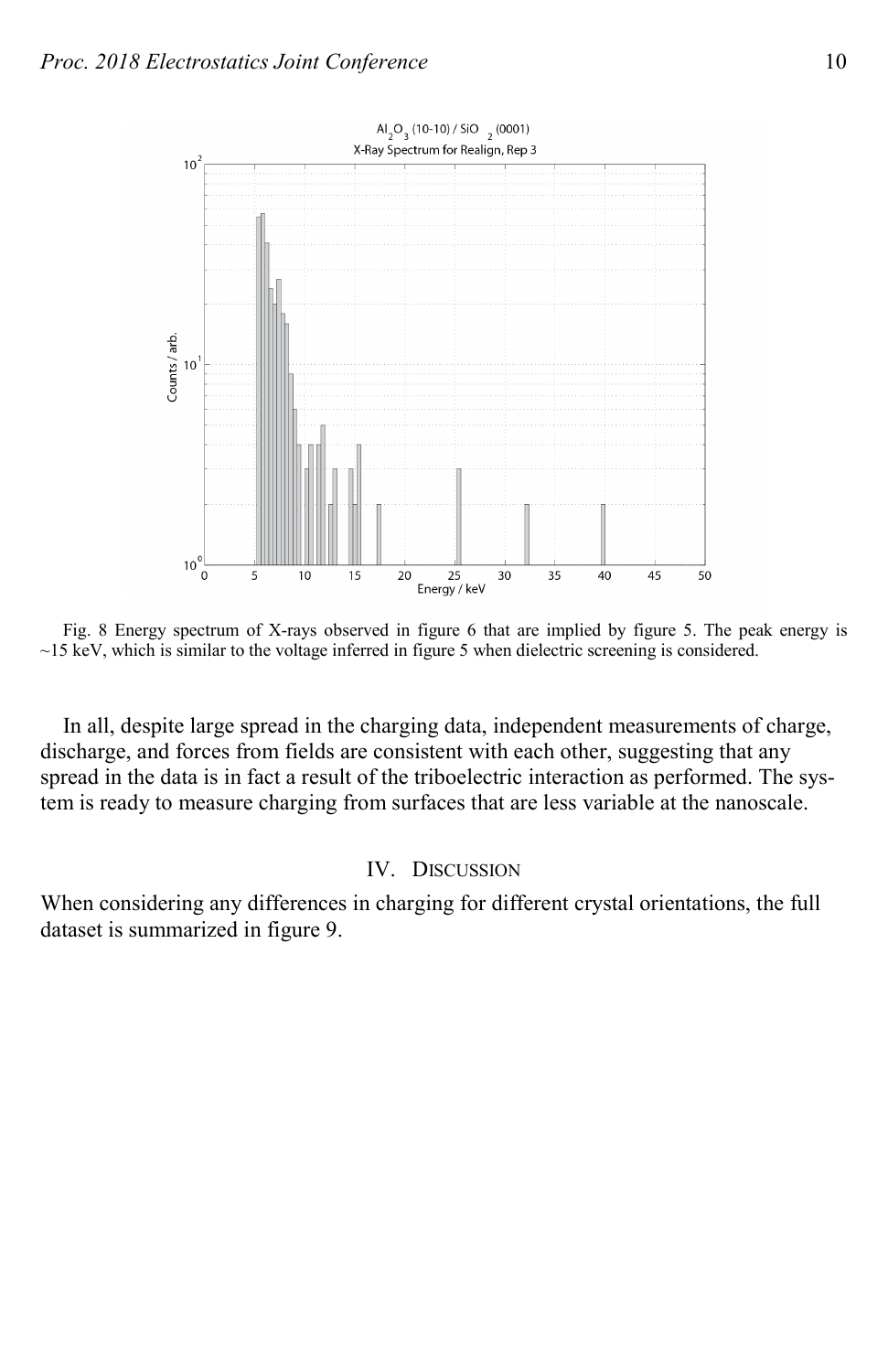

Fig. 9. Total charge and inferred density for sapphire A-(cyan), C-(blue), M-(red), and R-(green) planes when pressed against quartz. Only data where *A* > 5% is shown. No discernable correlation is seen between crystal orientation and strength of triboelectric interaction. All sapphire crystals charged positive.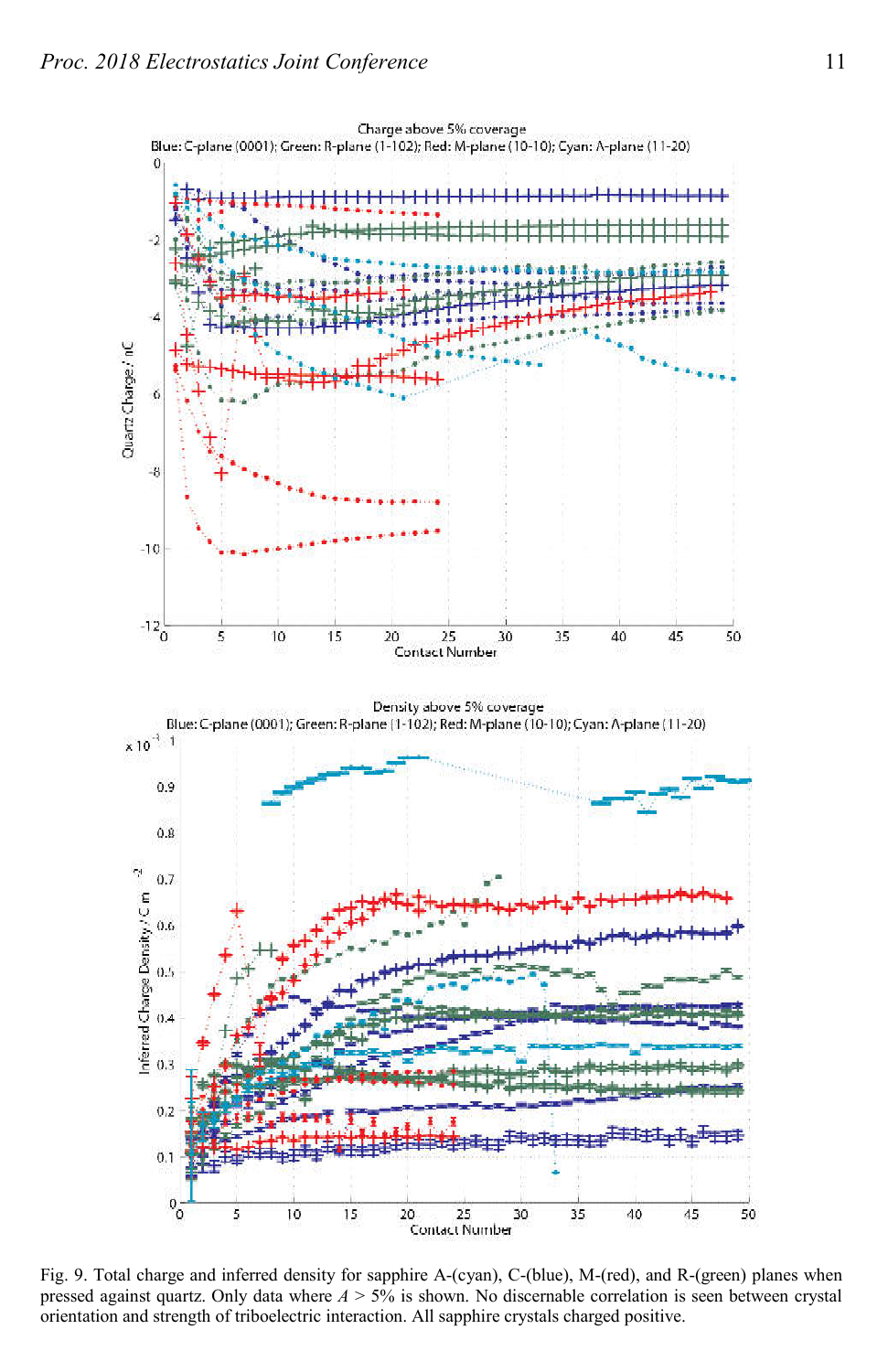While charging of sapphire against quartz is readily observed with consistent polarity, there is no discernible difference between the charging of any crystal orientation of sapphire. However, the spread of the data, even between two of the same orientation, is so large that the key parameter responsible for triboelectrification is clearly not being controlled within the experiment.

Without even considering contamination of the crystal surfaces, or surface reconstruction, the roughness of the surfaces ( $Ra < 10 \text{ Å}$ ) already poses a challenge for understanding the contact mechanics. Consider figure 10 that shows a cartoon of quartz approaching sapphire each with roughness Ra  $\sim$  10 Å.



Fig. 10. Oriented quartz crystal approaching an oriented sapphire crystal, where both surfaces have roughness on the order typical of the crystals used in experiments presented here. The point of contact (circled) shows that instead of the crystals meeting perpendicular to their approach direction as expected, the roughness forces contact to occur at an arbitrary angle. This model doesn't even consider surface reconstruction or contamination, but the simple case can explain why no correlation is seen between the charging of different sapphire orientations.

While it may be expected that contact occurs along the polished planes, it immediately becomes clear that the presence of roughness can substantially change the orientation at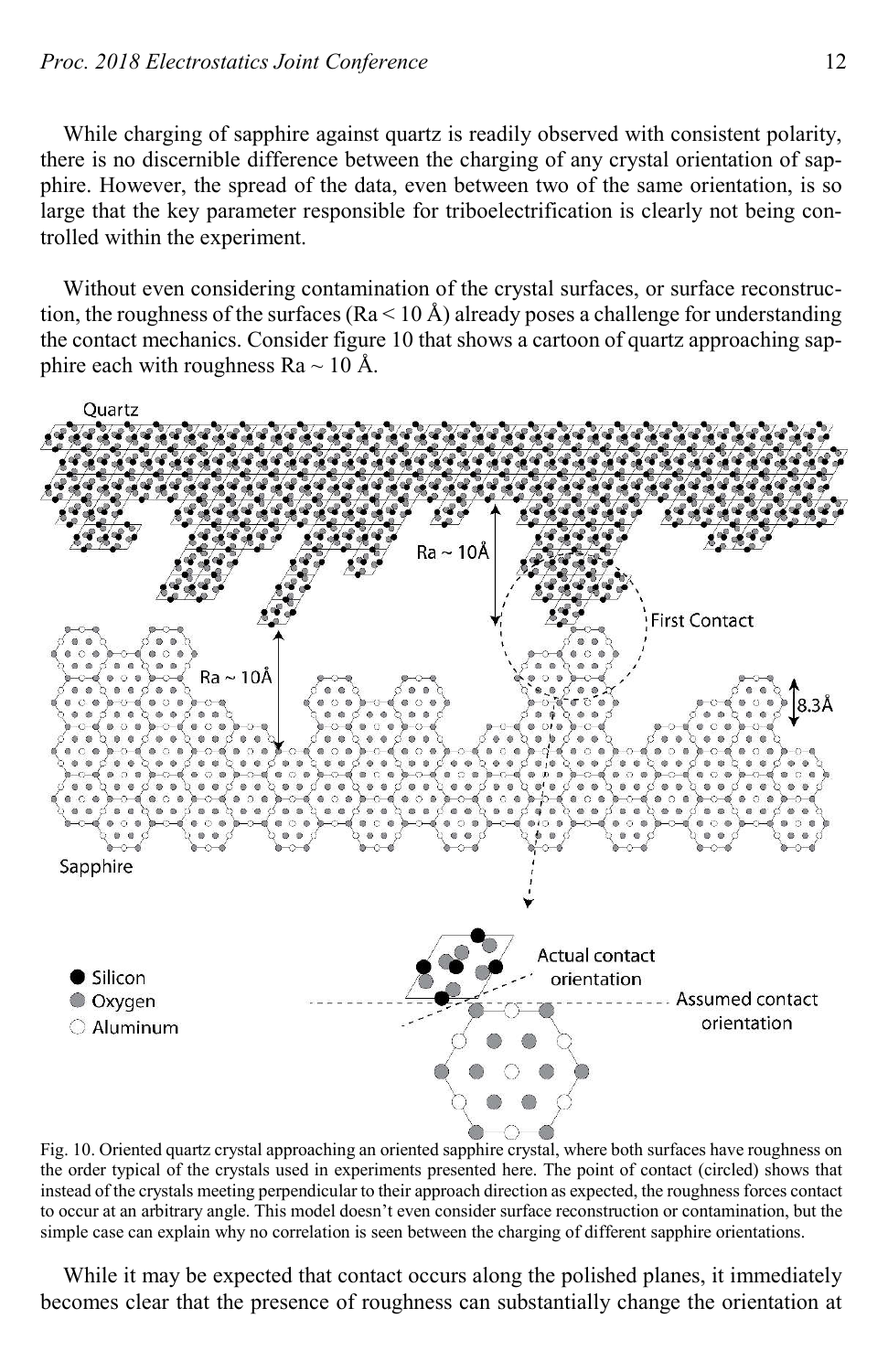which the two crystals meet to exchange charge. Any structural cause for charge transfer can no longer be considered to come from the polished plane. As the crystal approach continues, more asperities contact at further different orientations, where contact electronics may well be different. To take the argument further, as the contact points yield and distort from stress and necessary reconstruction [22-25], there is no clear way to predict what the structure would even be at contact. Adding in the adsorption of contaminants such as a water layer further complicates the situation, as does inevitable rubbing on contact ( $\sim$ 75 µm of slip [17]), and jitter in contact position. It becomes completely reasonable, then, that no correlation could be seen of the charging with crystal orientation; it is perhaps surprising that polarity remained consistent.

Controlling the bulk orientation was not influential enough in controlling surface charging. Even with consistent and independent measurements of charging, it would seem control of the crystal surfaces themselves requires more attention, as there is little to no control over the magnitude of the charging.

## V. CONCLUSION

Data on the repeated contact charging of quartz and various crystal orientations of sapphire under vacuum conditions were presented. Sapphire will always charge positively against quartz, and the surface charges can accumulate to force a discharge in vacuum, which can even lead to X-ray emission. Despite having well-defined bulk structure, and actuation controlled down to the micron level, the sporadic nature of triboelectrification is still strongly prevalent. It is concluded that the material properties that direct triboelectrification are attributed to the surfaces of the crystals, control of which has not yet been sufficiently achieved with the apparatus.

Changes on the nanometer scale are manifesting at the macroscopic level in the measured triboelectrification and triboluminescence. It is perhaps remarkable that the polarity of the quartz/sapphire interaction was so robustly observed, and so some behavior is consistent in the face of substantial nanoscale variation.

Such conclusions are somewhat typical of a triboelectric experiment. Data seems largely spread due to changes at the surface beyond control of the experiment, and yet a consistent polarity pushes through, tempting a theory that doesn't have to consider the surface structure to exist.

## VI. FURTHER DEVELOPMENT

More care must be taken to prepare and contact the surfaces under test. Reducing the roughness to a level where contact can be more predictable is desirable, and could be achieved with a modest number of asperities. Crystals may need to be etched and / or annealed *in situ* to achieve a smoother surface. Such surface treatment should also address the presence of surface contaminants.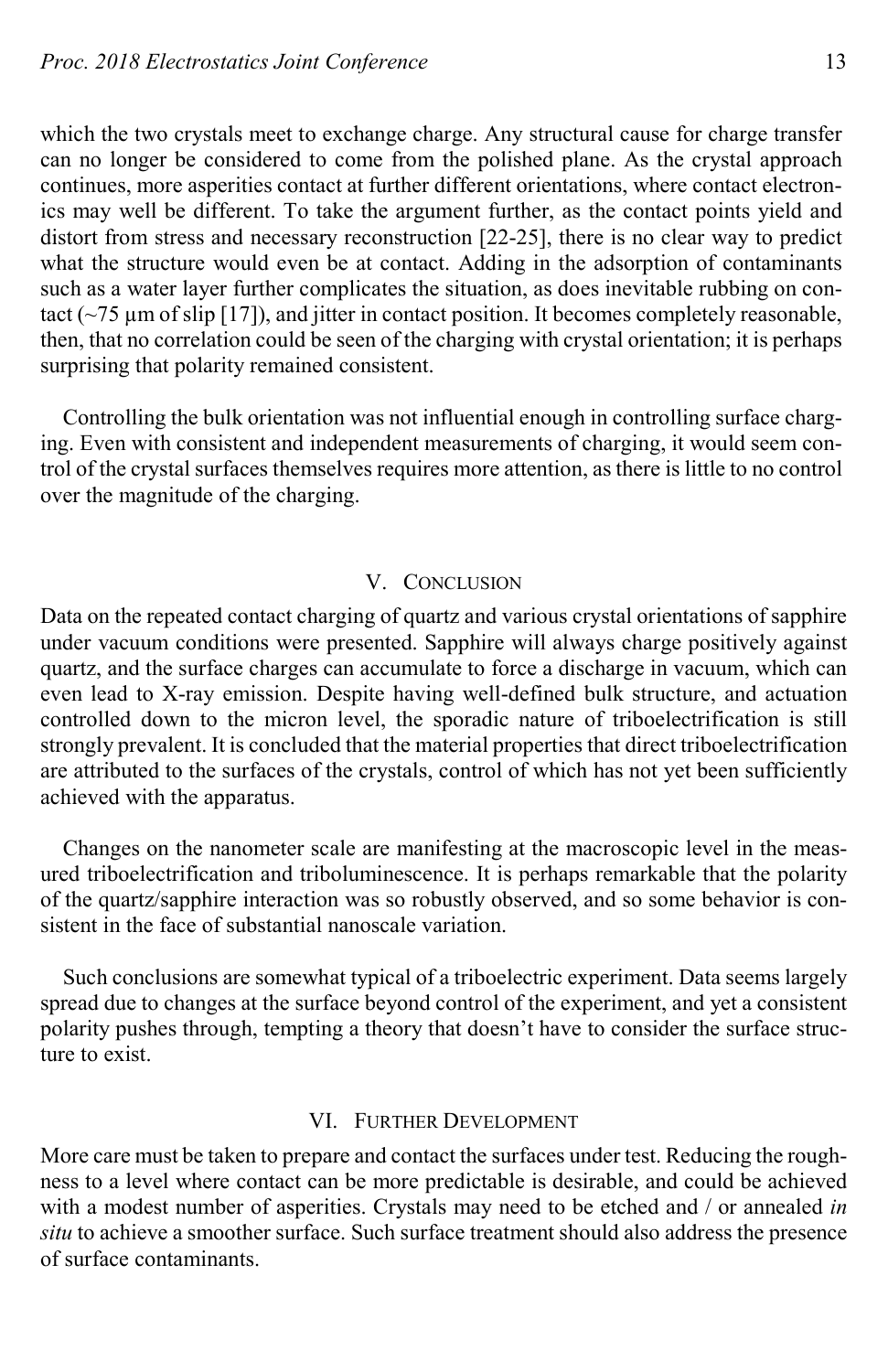To maintain cleanly prepared surfaces, a much stronger vacuum is advised to remove any ambient gas contact during experiment. Such a move would require more vacuumcompatible tools to run the experiment

Unintentional slip in contact and contact position jitter should also be addressed through improved sample mounting and solid mechanics.

#### VII. ACKNOWLEDGEMENTS

This study was funded by Tribogenics, Inc. Carlos Camara is thanked for useful discussions.

#### **REFERENCES**

- [1] P. O'Grady, Thales of Miletus: the beginnings of Western science and philosophy, Ashgate, 2002.
- [2] P. Iversen and D. J. Lacks, "A life of its own: The tenuous connection between Thales of Miletus and the study of electrostatic charging," *Journal of Electrostatics,* vol. 70, no. 3, pp. 309-311, 2012.
- [3] X. Shen, A. E. Wang, R. M. Sankaran and D. J. Lacks, "First-principles calculation of contact electrification and validation by experiment," *Journal of Electrostatics ,* vol. 82, pp. 11-16, 2016.
- [4] R. Fu, X. Shen and D. J. Lacks, "First-Principles Study of the Charge Distributions in Water Confined between Dissimilar Surfaces and Implications in Regard to Contact Electrification," *The Journal of Physical Chemistry C,* vol. 121, no. 22, pp. 12345-12349, 2017.
- [5] W. B. Dapp and M. H. Müser, "Towards time-dependent, non-equilibrium charge-transfer force fields," *The European Physical Journal B,* vol. 86, no. 7, p. 337, 2013.
- [6] M. W. Williams, "Triboelectric charging of insulating polymers some new perspectives," *AIP Advances,*  vol. 2, no. 1, p. 010701, 2012.
- [7] R. G. Horn and D. T. Smith, "Contact Electrification and Adhesion Between Dissimilar Materials," *Science,*  vol. 256, no. 5055, pp. 362-364, 1992.
- [8] B. N. J. Persson, O. Albohr, U. Tartaglino, A. I. Volokitin and E. Tosatti, "On the nature of surface roughness with application to contact mechanics, sealing, rubber friction and adhesion," *Journal of Physics: Condensed Matter,* vol. 17, no. 1, p. R1, 2005.
- [9] H. T. Baytekin, A. Z. Patashinski, M. Branicki, B. Baytekin, S. Soh and B. A. Grzybowski, "The Mosaic of Surface Charge in Contact Electrification," *Science,* vol. 333, no. 6040, pp. 308-312, 2011.
- [10] A. L. Collins, C. G. Camara, B. B. Naranjo, S. J. Putterman and J. R. Hird, "Charge localization on a polymer surface measured by triboelectrically induced x-ray emission," *Phys. Rev. B,* vol. 88, p. 064202, Aug 2013.
- [11] P. W. Tasker, "The stability of ionic crystal surfaces," *Journal of Physics C: Solid State Physics,* vol. 12, no. 22, p. 4977, 1979.
- [12] J. Tersoff, "Theory of semiconductor heterojunctions: The role of quantum dipoles," *Phys. Rev. B,* vol. 30, pp. 4874-4877, Oct 1984.
- [13] J. Tersoff, "Schottky barriers and semiconductor band structures," *Phys. Rev. B,* vol. 32, pp. 6968-6971, Nov 1985.
- [14] R. T. Tung, "Chemical Bonding and Fermi Level Pinning at Metal-Semiconductor Interfaces," *Phys. Rev. Lett.,* vol. 84, pp. 6078-6081, Jun 2000.
- [15] R. A. McKee, F. J. Walker, M. B. Nardelli, W. A. Shelton and G. M. Stocks, "The Interface Phase and the Schottky Barrier for a Crystalline Dielectric on Silicon," *Science,* vol. 300, no. 5626, pp. 1726-1730, 2003.
- [16] I. Siretanu, D. Ebeling, M. P. Andersson, S. S. Stipp, A. Philipse, M. C. Stuart, D. Van Den Ende and F. Mugele, "Direct observation of ionic structure at solid-liquid interfaces: a deep look into the Stern Layer," *Scientific reports,* vol. 4, p. 4956, 2014.
- [17] A. L. Collins, C. G. Camara, E. Van Cleve and S. J. Putterman, "Simultaneous measurement of triboelectrification and triboluminescence of crystalline materials," *Review of Scientific Instruments,* vol. 89, no. 1, p. 013901, 2018.
- [18] R. Massarczyk, P. Chu, C. Dugger, S. Elliott, K. Rielage and W. Xu, "Paschen's law studies in cold gases," *Journal of Instrumentation,* vol. 12, no. 06, p. P06019, 2017.
- [19] Y. Liao, "Practical Electron Microscopy and Database," GlobalSino, 2006. [Online]. Available: http://www.globalsino.com/EM/page2591.html. [Accessed 14 05 2018].